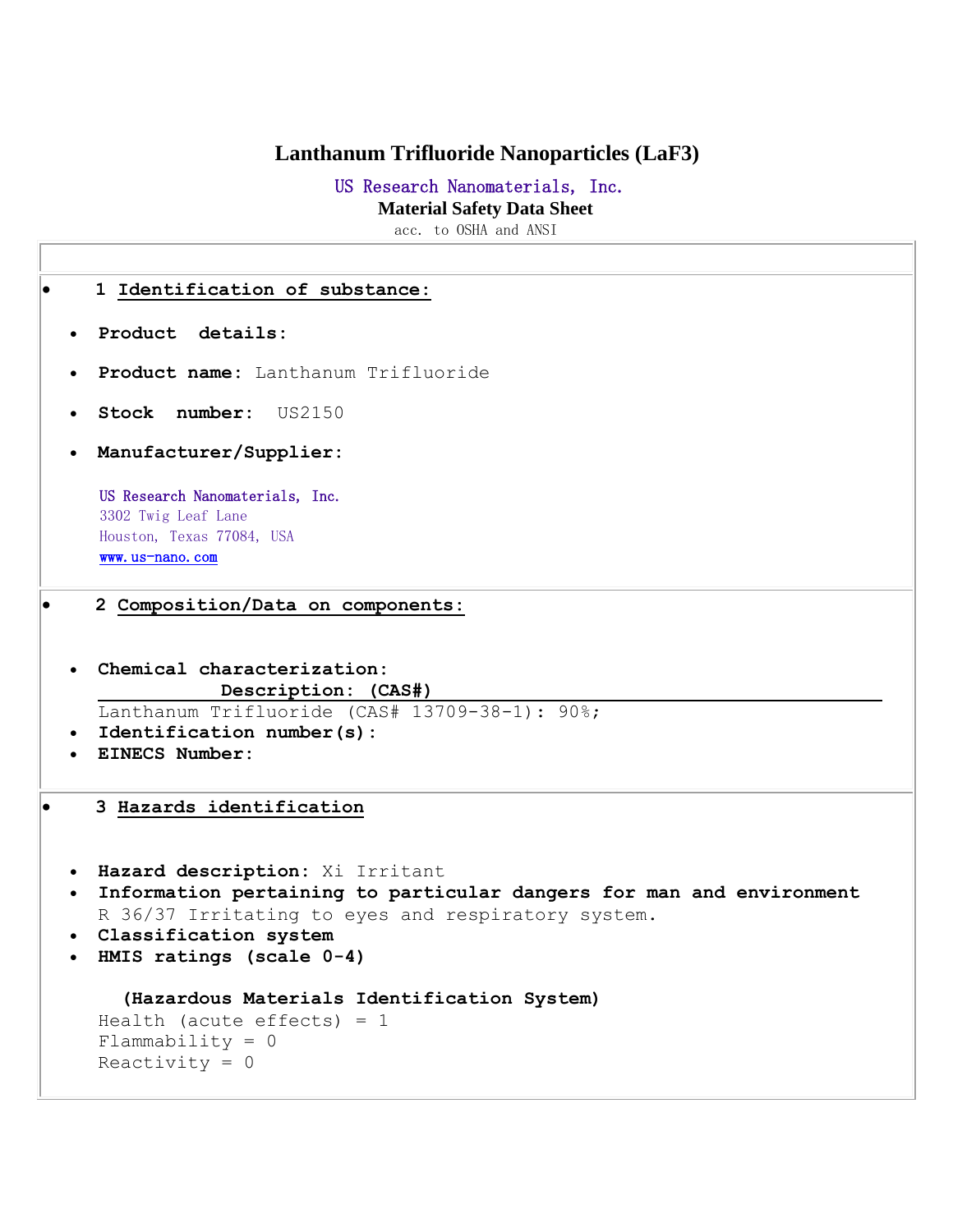#### **4 First aid measures**

- **After inhalation** Supply fresh air. If required, provide artificial respiration. Keep patient warm. Seek immediate medical advice.
- **After skin contact** Immediately wash with water and soap and rinse thoroughly. Seek immediate medical advice.
- **After eye contact** Rinse opened eye for several minutes under running water. Then consult a doctor.
- **After swallowing** Seek immediate medical advice.

#### **5 Fire fighting measures**

- **Suitable extinguishing agents** Product is not ignitable. Use fire fighting measures that suit the surrounding fire.
- **Special hazards caused by the material, its products of combustion or resulting gases:**

May evolve toxic fumes in a fire.

- **Protective equipment:** Wear self-contained respirator. Wear fully protective impervious suit.
	- **6 Accidental release measures**

```
 Person-related safety precautions:
 Wear protective equipment. Keep unprotected persons away. 
 Ensure adequate ventilation 
Measures for environmental protection:
 Do not allow material to be released to the environment without proper 
 governmental permits. 
Measures for cleaning/collecting: Ensure adequate ventilation. 
Additional information:
 See Section 7 for information on safe handling 
 See Section 8 for information on personal protection equipment. 
 See Section 13 for disposal information.
```
#### **7 Handling and storage**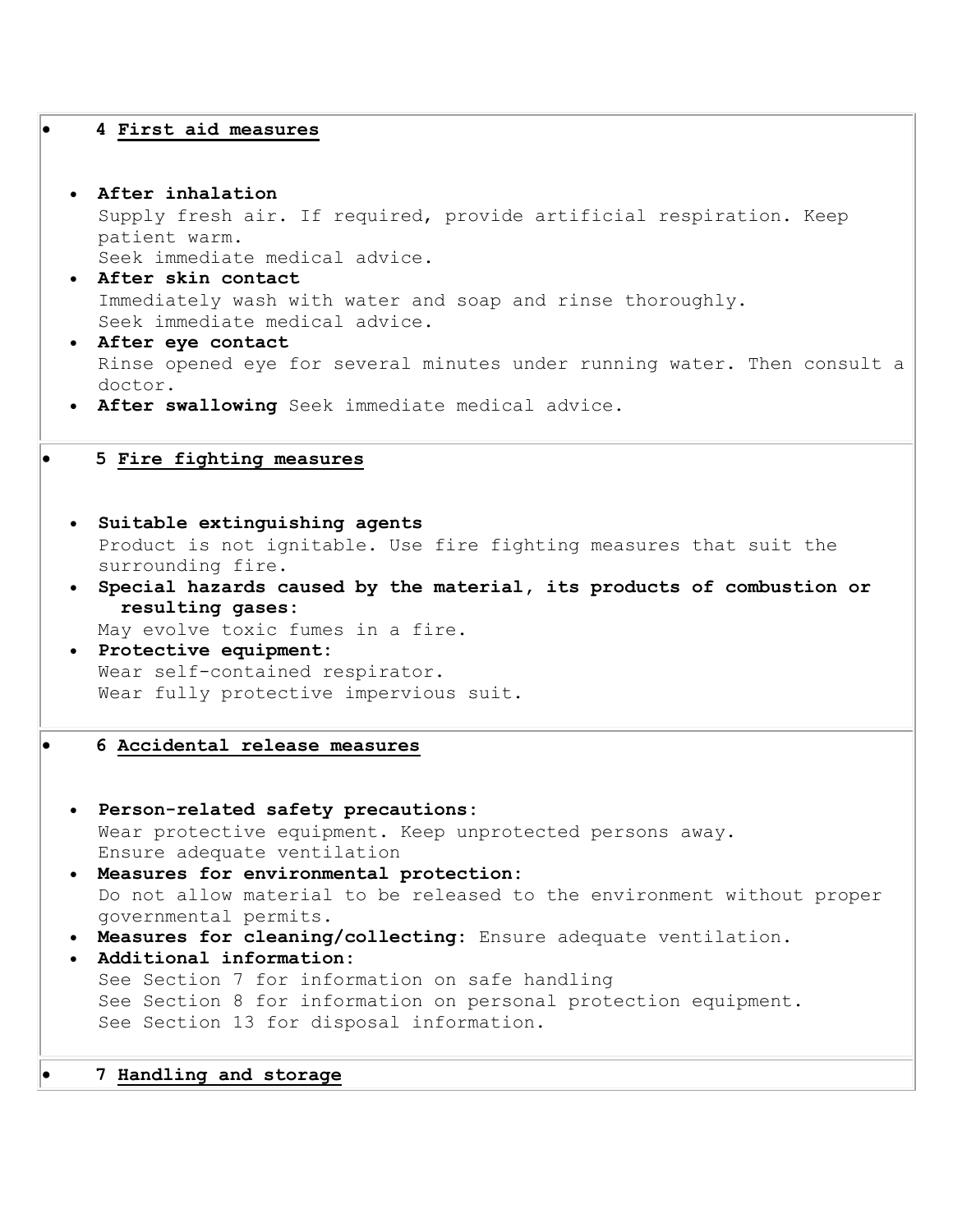#### **Handling**

- **Information for safe handling:** Keep container tightly sealed. Store in cool, dry place in tightly closed containers. Ensure good ventilation at the workplace.
- **Information about protection against explosions and fires:** The product is not flammable
- **Storage:** Keep away from foodstuffs. Store at 15° to 25°C. Keep away from sunlight & moisture.
- **Requirements to be met by storerooms and receptacles:** No special requirements.
- **Information about storage in one common storage facility:** Store away from water/moisture. Store away from oxidizing agents.
- **Further information about storage conditions:** This product is hygroscopic. Keep container tightly sealed. Store in cool, dry conditions in well sealed containers. Protect from humidity and water.
- **8 Exposure controls and personal protection**
- **Additional information about design of technical systems:** Properly operating chemical fume hood designed for hazardous chemicals and having an average face velocity of at least 100 feet per minute.

**Components with limit values that require monitoring at the workplace:**  Not required.

- **Additional information:** No data
- **Personal protective equipment**
- **General protective and hygienic measures**

The usual precautionary measures for handling chemicals should be followed. Keep away from foodstuffs, beverages and feed. Remove all soiled and contaminated clothing immediately. Wash hands before breaks and at the end of work. Avoid contact with the eyes. Avoid contact with the eyes and skin.

- **Breathing equipment:** Use suitable respirator when high concentrations are present.
- **Protection of hands:**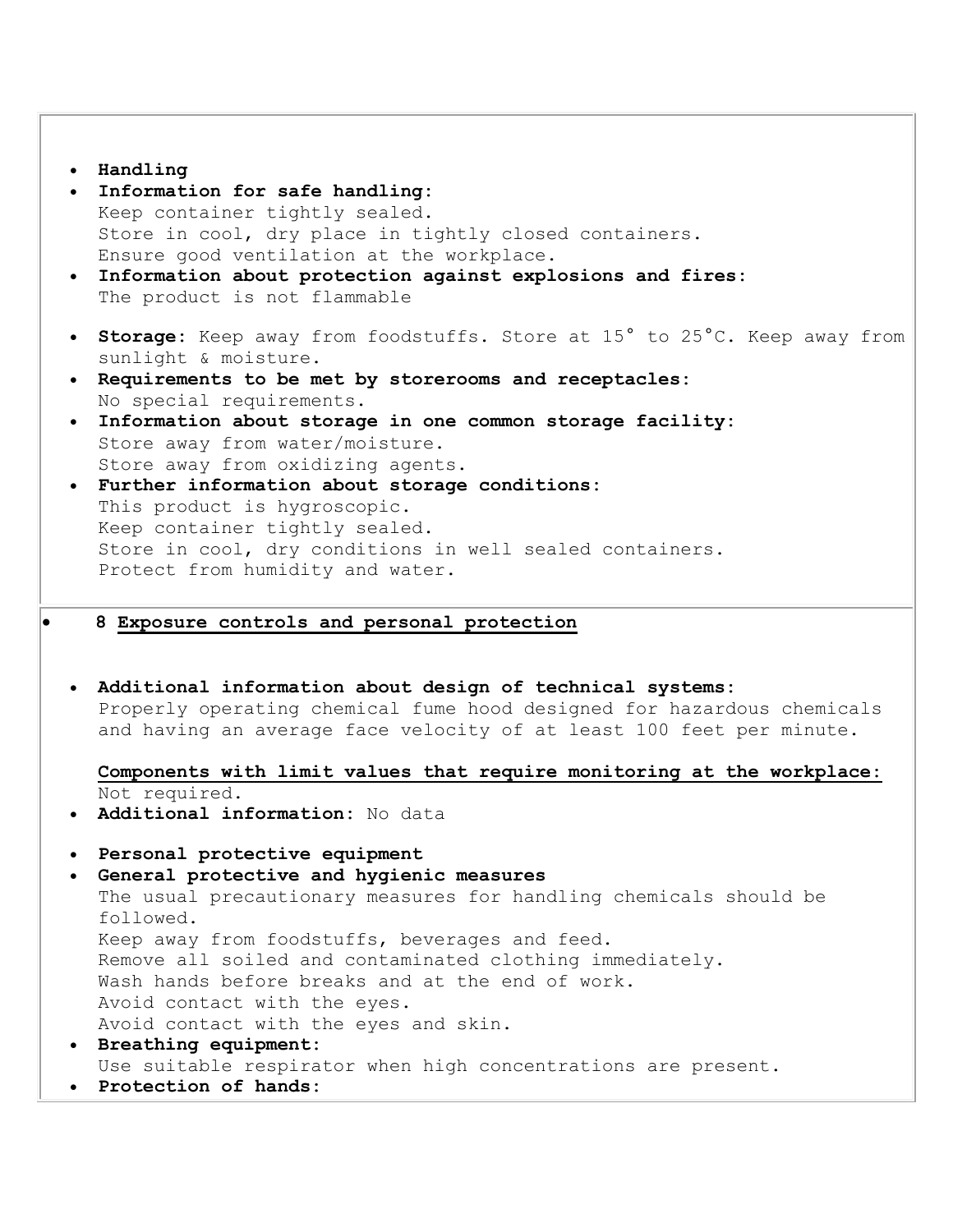| Impervious gloves<br>Material of gloves<br>$\bullet$<br>Eye protection: Safety glasses<br>$\bullet$<br>Body protection: Protective work clothing. | Check protective gloves prior to each use for their proper condition.<br>The selection of suitable gloves not only depends on the material, but<br>also on quality. Quality will vary from manufacturer to manufacturer. |
|---------------------------------------------------------------------------------------------------------------------------------------------------|--------------------------------------------------------------------------------------------------------------------------------------------------------------------------------------------------------------------------|
| 9 Physical and chemical properties:                                                                                                               |                                                                                                                                                                                                                          |
| General Information                                                                                                                               |                                                                                                                                                                                                                          |
| Form: Powder<br>Color: White<br>Odor: Odorless                                                                                                    | Method                                                                                                                                                                                                                   |
| $\bullet$<br>Change in condition<br>$\bullet$<br>Melting point/Melting range:<br>Boiling point/Boiling range:<br>Sublimation temperature / start: | Value/Range Unit<br>1493 ° C<br>$2400$ $\degree$ C<br>Not determined                                                                                                                                                     |
| Flash point:                                                                                                                                      | Not applicable                                                                                                                                                                                                           |
| Ignition temperature:<br>$\bullet$                                                                                                                | Not determined                                                                                                                                                                                                           |
| Decomposition temperature:                                                                                                                        | Not determined                                                                                                                                                                                                           |
| Danger of explosion:<br>$\bullet$                                                                                                                 | Not Applicable                                                                                                                                                                                                           |
| Explosion limits:<br>Lower:<br>Upper:<br>Vapor pressure:                                                                                          | Not determined<br>Not determined<br>Not determined                                                                                                                                                                       |
| at 20 ° C<br>Density:                                                                                                                             | 5.94 $q/cm^3$                                                                                                                                                                                                            |
| Solubility in / Miscibility with<br>Water:                                                                                                        | Insoluble                                                                                                                                                                                                                |
| 10 Stability and reactivity<br>Thermal decomposition / conditions to be avoided:<br>Stable under normal conditions of storage and use.            |                                                                                                                                                                                                                          |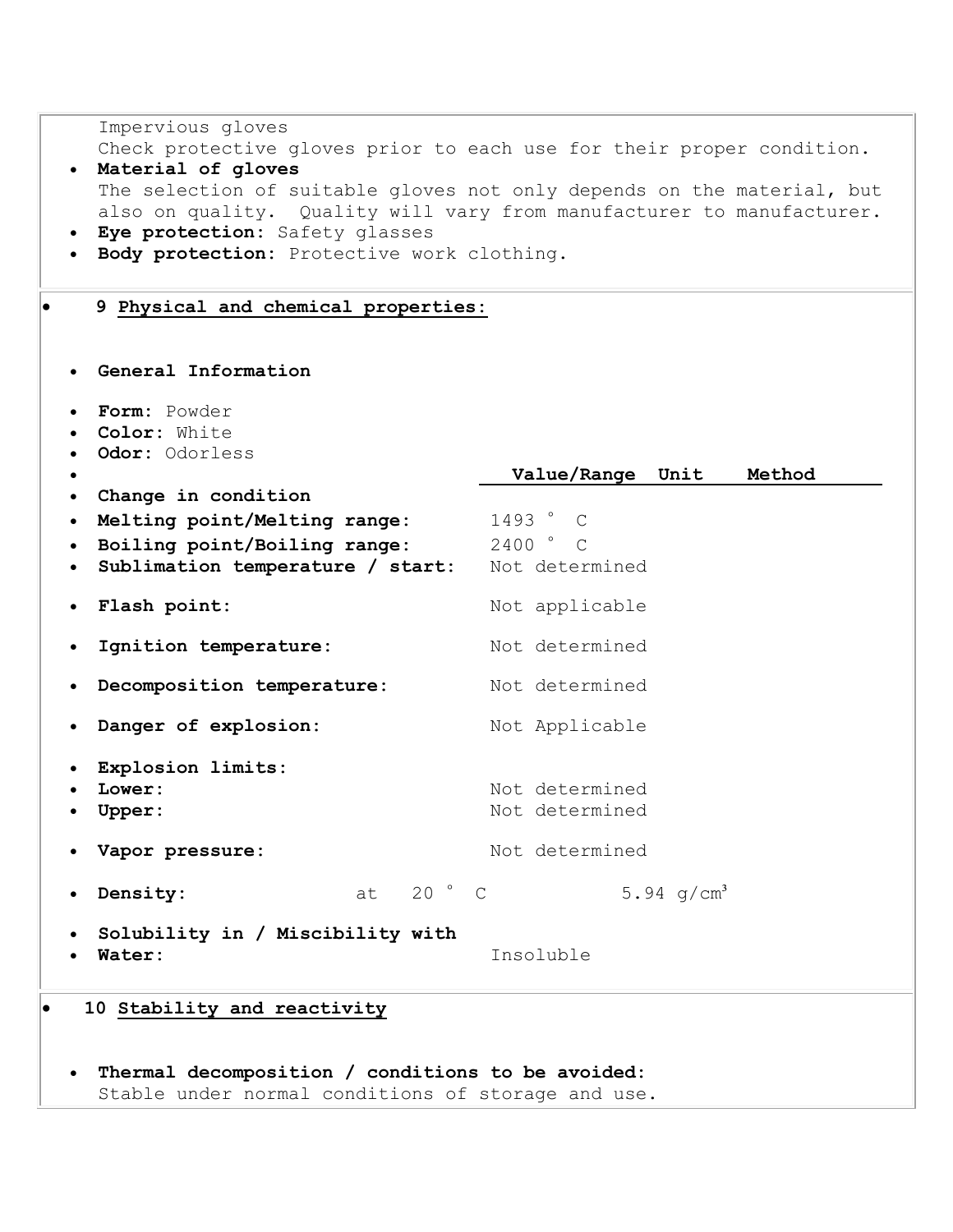| . Materials to be avoided:                                                                                                                                                                                                                                                                                                                  |
|---------------------------------------------------------------------------------------------------------------------------------------------------------------------------------------------------------------------------------------------------------------------------------------------------------------------------------------------|
| Hot sulphuric acid. Oxidisers                                                                                                                                                                                                                                                                                                               |
| . Dangerous reactions No dangerous reactions known                                                                                                                                                                                                                                                                                          |
| · Dangerous products of decomposition:                                                                                                                                                                                                                                                                                                      |
| Liberates toxic hydrogen fluoride gas in contact with mineral acid.                                                                                                                                                                                                                                                                         |
| 11 Toxicological information                                                                                                                                                                                                                                                                                                                |
| • Acute toxicity:<br>LD/LC50 values that are relevant for classification:                                                                                                                                                                                                                                                                   |
| Oral: No data.<br>Dermal: No data.                                                                                                                                                                                                                                                                                                          |
| Primary irritant effect:                                                                                                                                                                                                                                                                                                                    |
| . on the skin: Irritant to skin and mucous membranes.<br>. on the eye: Irritating effect.                                                                                                                                                                                                                                                   |
| Sensitization: No sensitizing effects known.                                                                                                                                                                                                                                                                                                |
| Subacute to chronic toxicity:                                                                                                                                                                                                                                                                                                               |
| If swallowed causes nausea, vomiting, stomach pains and diarrhoea. Also<br>with skin. Particular care must be<br>harmful in contact<br>exercised when machining and creating dust or particles.<br>Additional toxicological information:                                                                                                    |
| To the best of our knowledge the acute and chronic toxicity of this<br>substance is not fully known.<br>No classification data on carcinogenic properties of this material is<br>available from the EPA, IARC, NTP, OSHA or ACGIH.                                                                                                          |
| 12 Ecological information:                                                                                                                                                                                                                                                                                                                  |
| The following applies to inorganic fluorides in general: biological<br>effects: fish: L idus LC50 660mg/l; bacteria: Ps putida toxic from 231<br>mg/l up; algae: Sc quadricauda<br>toxic from 249mg/l up; protozoa: E. sulcatum toxic from 101mg/l up; U<br>parduczi toxic from 71mg/1 up (all values as NaF). Hazard to drinking<br>water. |
|                                                                                                                                                                                                                                                                                                                                             |
| General notes:<br>Do not allow material to be released to the environment without proper<br>governmental permits.                                                                                                                                                                                                                           |
| 13 Disposal considerations                                                                                                                                                                                                                                                                                                                  |
| Product:<br>Recommendation                                                                                                                                                                                                                                                                                                                  |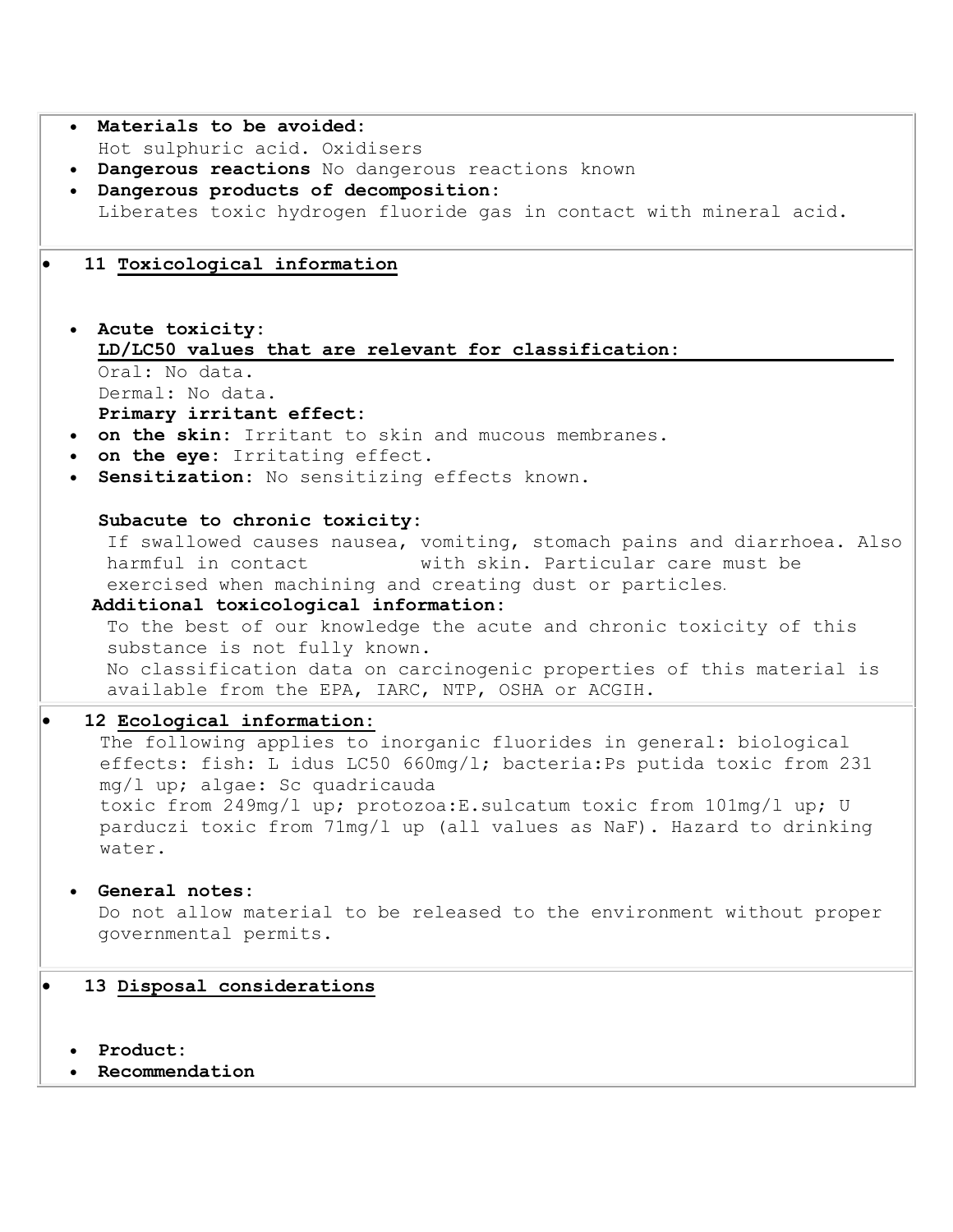```
Consult state, local or national regulations to ensure proper disposal. 
  Uncleaned packagings:
  Recommendation:
   Disposal must be made according to official regulations. 
   14 Transport information
   Not a hazardous material for transportation. 
  DOT regulations:
  Hazard class: None 
  Land transport ADR/RID (cross-border)
  ADR/RID class: None 
  Maritime transport IMDG:
  IMDG Class: None
  Air transport ICAO-TI and IATA-DGR:
  ICAO/IATA Class: None 
  Transport/Additional information:
   Not dangerous according to the above specifications. 
15 Regulations
  Product related hazard informations:
  Hazard symbols: Xi Irritant 
  Risk phrases: None. 
  Safety phrases:
   26 In case of contact with eyes, rinse immediately with plenty of 
   water and seek medical advice. 
   36 Wear suitable protective clothing. 
  National regulations
   All components of this product are listed in the U.S. Environmental 
   Protection Agency Toxic Substances Control Act Chemical substance 
   Inventory. 
   All components of this product are listed on the Canadian Domestic 
   Substances List (DSL). 
   Information about limitation of use:
```